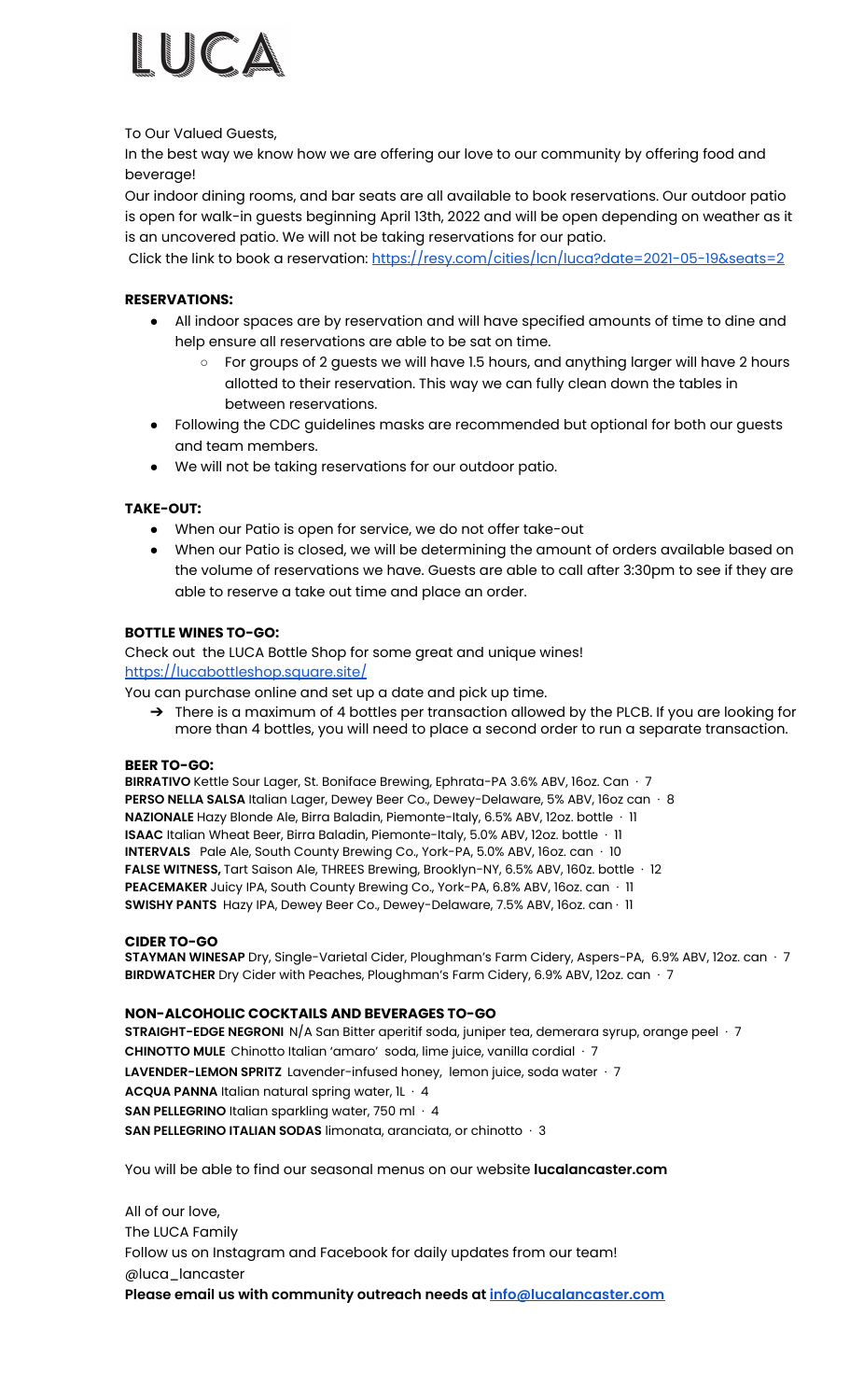

# **DINNER MENU WEDNESDAY-SUNDAY 4PM-9PM**

**SMALL PLATES** *side of GF bread \$3.00, GF bread substitution \$1.50* **HOUSEMADE FOCACCIA** wood-grilled, slow-fermented focaccia , extra virgin olive oil (v) · 6 **BURRATA** creamy mozzarella, glazed sweet cherries, prosciutto di parma, basil (gf) · 14 **BEEF TONGUE** wood-grilled beef, marinated zucchini, marjoram, harissa (gf) · 14 **CHICKEN LIVER MOUSSE** wood-grilled focaccia, organic liver mousse, preserved rhubarb, red sorrel · 9 **FRITTO MISTO** crispy fried squid, rock shrimp, lemons, parsley, summer herb aioli · 16 **MISTICANZA** a delightful green salad of mixed lettuces and herbs, crispy parmigiano, plum vinegar (v, gf) · 12 **CARPACCIO** raw shaved natural beef, green garlic-truffle aioli, crispy spring onions, 36 month parmigiano (gf) · 19 **PINZIMONIO** pristine raw vegetables, roasted garlic-anchovy dip, tuscan extra virgin olive oil (gf) · 12 **LITTLE GEM LETTUCES** lemon-garlic dressing, focaccia croutons, evoo, grana padano cheese, chives · 13

**PASTA** *fresh pastas are handmade in house, to substitute gluten-free pasta add \$2.50* **RAVIOLO** artichoke & caputo ricotta filling, braised baby artichokes, crispy artichokes, mint (v) · 20 **LUMACHE** *CACIO E PEPE* green garlic, pecorino romano, parmigiano reggiano, black pepper (v) · 19 **GNOCCHI** housemade potato gnocchi, pancetta, peas, basil, lemon, buffalo milk butter · 20 **TAGLIATELLE BOLOGNESE** hand cut tagliatelle, classic ragù bolognese, grana padano cheese · 20

#### **PIZZA**

**PICCANTE** spicy tomato sauce, shaved garlic, pecorino, mozzarella, soppressata, hot honey · 20 **PISELLI** taleggio crema, green garlic sofrito, shell peas, guanciale, pecorino and caputo mozzarella · 20 **ASPARAGI** roasted garlic crema, biellese prosciutto cotto, asparagus, jasper hill cheese, caputo mozzarella · 19 **BIANCO-ROSSO** mozzarella & pecorino cheese, savory tomato sauce, garlic, evoo, LUCA profumo (v) · 17 **SORRENTO** taleggio crema, buffalo mozzarella, shaved garlic, fresh basil, shaved whole lemon (v) · 18 **MARGHERITA** bianco di napoli tomatoes, garlic, basil, caputo mozzarella, evoo (v) · 17 \*Limited Gluten Free Crusts available for Bianco-Rosso, Margherita, & Sorrento pizzas · \$5 additional

#### **PIZZA ADD-ONS:**

calabrian chilies \$1 / arugula \$2 / castelvetrano olives \$2 / prosciutto di parma \$3 / truffle \$3 / cantabrian anchovies \$3

#### **FROM THE HEARTH**

**WOOD-GRILLED BRONZINO** whole fish, braised chickpeas, wax beans, leeks, lemon, salsa verde (gf) · 36

**WOOD-ROASTED HALF CHICKEN** roasted carrots, radishes, spinach, soffritto, roasted chicken jus (gf) · 29

#### **DESSERTS**

#### **SALTED BUTTERSCOTCH BUDINO**

bourbon butterscotch pudding with caramel, whipped mascarpone & malt flakes · 8

#### **ZEPPOLE**

crispy fritter, local rhubarb glaze, white chocolate & ginger creme, orange zest · 10

#### **SUMMER FRUITS**

a weekly rotating pastry-preparation of the finest local fruits · 10

Please advise us of any allergies or dietary restrictions · Any dishes marked with (gf) indicate they are gluten free. · Any dishes marked with (v) indicates they are vegetarian, ask your server for items that can also be made vegetarian. · Consuming raw or undercooked meats, poultry, seafood, shellfish, or eggs may increase your *risk of foodborne illness.*

LUCA has adopted the 'Living Wage' initiative to bring equality to kitchen staff wages. In lieu of increasing all menu prices, a service charge of 3% will be applied to all food purchases to be distributed directly to our Back of House employees. We thank you for your support in this initiative.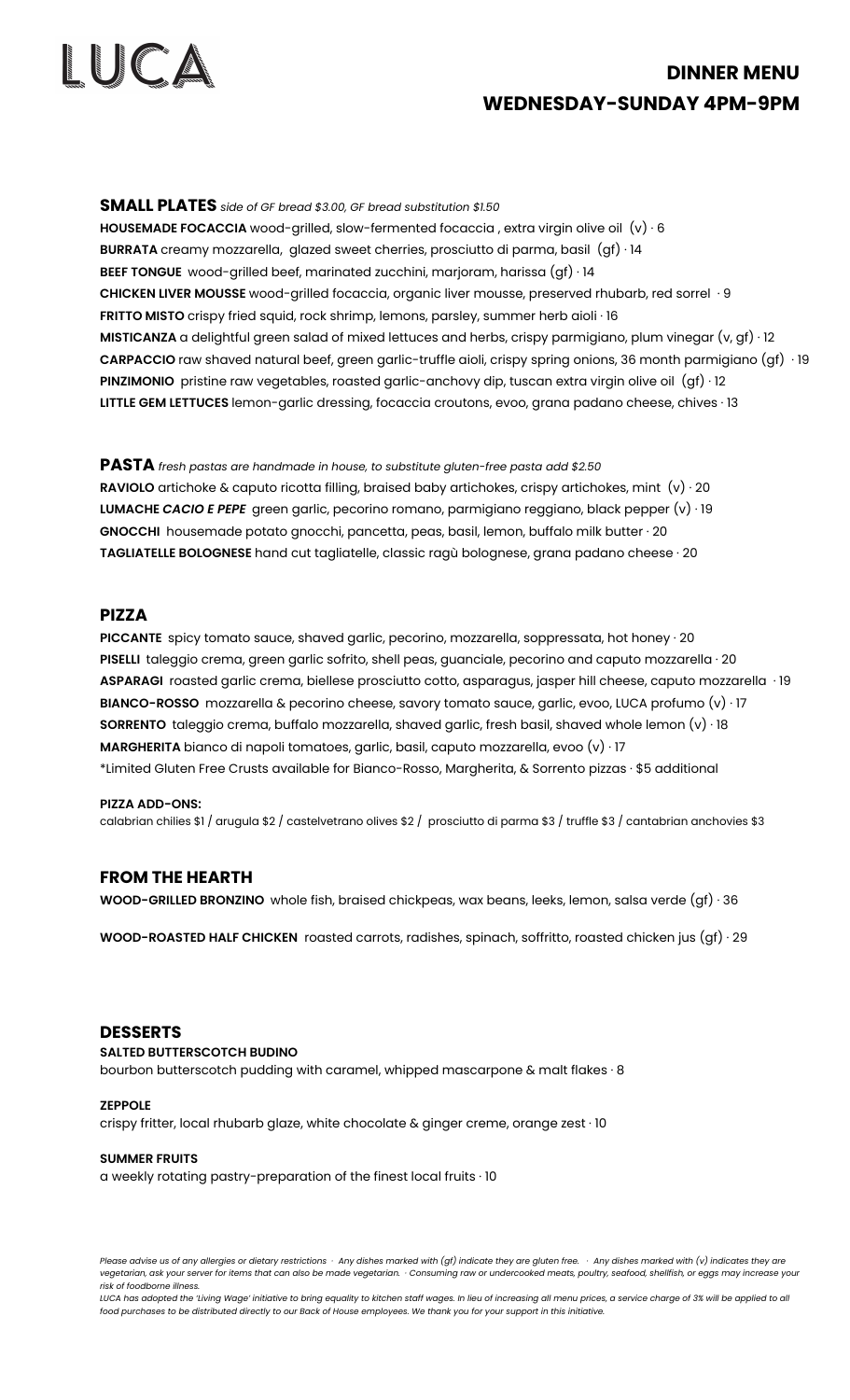# **BEVERAGE MENU**



## **APERITIVI**

**CORSICAN SPRITZ** cap corse blanc aperitivo, prosecco, soda water, lemon, basil · 13 **ROSA SPRITZ** cocchi rosa and select aperitivi, limoncello, prosecco, soda, mint · 13 **NEGRONI** *'SBAGLIATO'* campari, cocchi torino rosso vermouth, prosecco, soda, orange peel · 13 **'PIAZZA TEA'** Montenegro amaro, bay-leaf infused black tea, demerara sugar, lemon juice · 12 **GARIBALDI** campari, fresh-pressed fluffy orange juice, orange wedge · 13

#### **COCKTAILS**

**ALL' ANTICA** elijah craig bourbon, amaro della sacra, angostura bitters, orange peel · 14 **MELETTI MULE** meletti amaro, vodka, lime juice, nocino walnut liqueur, ginger beer, lime peel · 12 **NEGRONI** beefeater gin, cocchi torino vermouth, campari, orange peel · 14 **NEGRONI '** *BIANCO'* botanist gin, cap corse aperitivo, luxardo bitter, lemon peel · 14 **MARTINI** *PRUNETI* olive oil-washed gin, mulassano dry vermouth, pinch of salt, olives · 14 **LUCA SOUR** bourbon, amaro montenegro, amaretto, barolo chinato, lemon juice, egg white · 13 **MARGARITA** *ITALIANO* blanco tequila, cocchi americano, aperol, lime juice · 14

## **WINES-BY-THE-GLASS**

**PROSECCO** 2018, Rocchina; Treviso-Italy · 12/42 **GAVI** 2020, Marchese Luca Spinola, Liguria-Italy · 12/43 (organic) **ROSE** 2020, *'VENERDI',* Bricco Carlina, Italy · 12/43 (organic) **CHARDONNAY** 2019, Domaine Justin Girardin, Burgundy-France · 13/47 (organic) **PINOT NOIR** 2020, 'Copper Pot' Thorne Wines, Stellenbosch-South Africa · 13/47 (organic) **NERELLO MASCALESE** 2019, *'POLPO ROSSO',* Le Cantine de Indie, Sicily-Italy · 15/62 (organic/natural) **CABERNET BLEND** 2020, Ciacci, Tuscany-Italy · 13/51

#### **BEER**

**BIRRATIVO** Kettle Sour Lager, St. Boniface Brewing, Ephrata-PA 3.6% ABV, 16oz. Can · 7 **PERSO NELLA SALSA** Italian Lager, Dewey Beer Co., Dewey-Delaware, 5% ABV, 16oz can · 8 **NAZIONALE** Hazy Blonde Ale, Birra Baladin, Piemonte-Italy, 6.5% ABV, 12oz. bottle · 11 **ISAAC** Italian Wheat Beer, Birra Baladin, Piemonte-Italy, 5.0% ABV, 12oz. bottle · 11 **INTERVALS** Pale Ale, South County Brewing Co., York-PA, 5.0% ABV, 16oz. can · 10 **FALSE WITNESS,** Tart Saison Ale, THREES Brewing, Brooklyn-NY, 6.5% ABV, 160z. bottle · 12 **PEACEMAKER** Juicy IPA, South County Brewing Co., York-PA, 6.8% ABV, 16oz. can · 11 **SWISHY PANTS** Hazy IPA, Dewey Beer Co., Dewey-Delaware, 7.5% ABV, 16oz. can · 11

#### **CIDER**

**STAYMAN WINESAP** Dry, Single-Varietal Cider, Ploughman's Farm Cidery, Aspers-PA, 6.9% ABV, 12oz. can · 7 **BIRDWATCHER** Dry Cider with Peaches, Ploughman's Farm Cidery, 6.9% ABV, 12oz. can · 7

## **NON-ALCOHOLIC BEVERAGES**

**STRAIGHT-EDGE NEGRONI** N/A San Bitter aperitif soda, juniper tea, demerara syrup, orange peel · 7 **CHINOTTO MULE** Chinotto Italian 'amaro' soda, lime juice, vanilla cordial · 7 **LAVENDER-LEMON SPRITZ** Lavender-infused honey, lemon juice, soda water · 7 **SUPER FAKE** IPA, Flying Dog Brewery, Frederick-MD 12oz. can · 6 **WEIHENSTEPHANER** Bavarian-style Pilsner, Munich-Germany 12oz. Bottle · 7 **CASAMARA CLUB AMARO 'LEISURE' SODAS** · 6 *ALTA-* Campari and soda style–bittersweet and refreshing **COMO–**Alpine-inspired amaro and soda-invigorating, herbal and fresh **SERA-** Aperol-Spritz-inspired, bittersweet orange **SAN PELLEGRINO ITALIAN SODAS** limonata, aranciata, 'chinotto' amaro soda · 3 **HOUSE-BREWED UNSWEETENED ICED TEA** · 3 **ACQUA PANNA** Italian natural spring water, 1L · 5 **SAN PELLEGRINO** Italian sparkling water, 750 ml · 5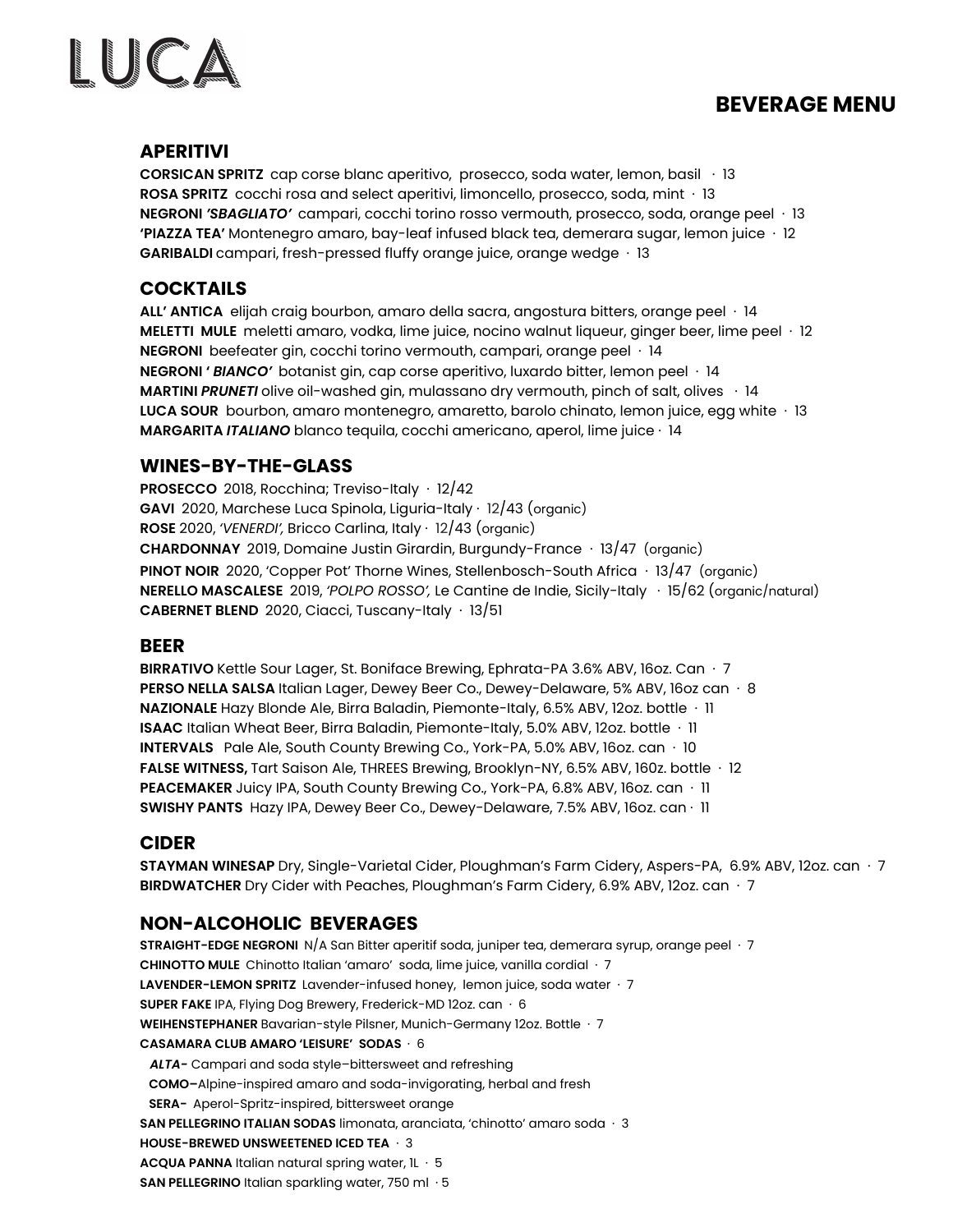## **BEVERAGE MENU**



## **SPARKLING WINES**

**ROSE BRUT** 2020, Weingut Jurtschitsch; Kamptal-Austria · 65 (organic) **LAMBRUSCO BIANCO** N/V, LINI 910; Emilia Romagna-Italy · 42 **PINOT GRIS PET NAT** 2019, *'Foam White'*, Meinklang; Burgenland-Austria · 65 (natural/biodynamic) **CHARDONNAY PET NAT** 2020, Vivant; Languedoc-France · 50 (organic) **LAMBRUSCO** '*Nicchia',* Familia Carafoli; Modena-Italy · 39 **FRANCIACORTA** *'Animante'*, Barone Pizzini-Extra Brut, Franciacorta-Lombardia-Italy · 85

## **WHITE WINES**

**PINOT GRIGIO** 2020, Caldaro; Friuli-Italy · 39 **GRÜNER VELTLINER** 2021, Brunn; Niederosterreich-Austria, 1 Liter · 49 (natural/organic) **GRILLO** 2019, Ottoventi; Sicily-Italy · 39 (sustainable) **VERMENTINO** 2020, La Spinetta; Tuscany-Italy · 52 (sustainably farmed) **GRECO DI TUFO** 2019, '*Vigna Cicogna'*, Benito Ferrara, Campania-Italy · 62 **CHARDONNAY** 2020, *'Linda Vista Vineyard,'* Matthiasson, Napa-California · 72 (natural/organic) **NOSIOLA** 2020, '*Fontanasanta,'* Agricola Foradori, Trentino-Italy · 85 (natural/biodynamic)

## **ORANGE WINES**

**SKIN-CONTACT PINOT GRIGIO** 2020, *'Ramato'*, Lorem; Paso Robles-California · 55 (natural/organic) **CATARRATTO** 2020, CALA, Sicily-Italy · 40 (natural/organic) **VERDEJO/SAUVIGNON BLANC** 2019, *GULP HABLO*, Castilla y León, Spain, 1 Liter · 45 (natural/biodynamic) **GRECHETTO** 2020, *'La Palmetta',* Fongoli, Umbria,-Italy · 52 (natural/organic) **ORANGE BLEND** 2020, DAY Wines, Dundee-Oregon · 52 (natural/organic)

## **ROSE WINES**

**TEMPRANILLO** 2020, *Illahe*, Willamette Valley-Oregon · 54 (organic) **SANGIOVESE** 2020, La Spinetta; Tuscany-Italy · 50 (sustainably farmed) **GRENACHE/CINSAULT** 2020, Le Patience, Languedoc-France · 48 (natural/organic) **PINOT NOIR** 2020, 'LEMONADE,' DAY Wines, Dundee-Oregon · 52 (natural/organic)

#### **RED WINES**

**TEROLDEGO** 2021, *'LEZER'*, Agricola Foradori, Trentino-Italy · 65 (natural/biodynamic) **MONTEPULCIANO D'ABRUZZO** 2020, Cirelli; Abruzzo-Italy · 49 (natural/organic) **BARBERA D'ALBA** 2018, PACE; Piedmont-Italy · 44 (natural/organic) **PINOT NOIR** 2020, Scribe Winery; Carneros-Sonoma-California · 70 (sustainably farmed) **CHIANTI CLASSICO** 2019, *'La Misse di Candialle,'* Candialle; Tuscany-Italy · 52 (organic) **TUSCAN RED BLEND** 2020, 'Tutti Giorni Rosso,' Tuscany-Italy · 50 (natural/organic) **PINOT NOIR** 2020, Land of Saints, Central Coast-California · 52 **NEBBIOLO** 2019, '*Starda,'* Paitin, Piedmont-Italy · 55 (organic) **SANGIOVESE** 2019, Chiara Condello; Emilia Romagna-Italy · 50 (natural/organic) 2019, Chiara Condello; Emilia Romagna-Italy · 110 (natural/organic) **1.5 L BAROLO** 2016, *'Garretti'*, La Spinetta*;* Piedmont-Italy · 130 **BRUNELLO DI MONTALCINO** 2016, Poggiotondo, Tuscany-Italy · 83 **CHIANTI CLASSICO** 2019, Castello dei Rampolla; Tuscany-Italy · 105 **AMARONE DELLA VALPOLICELLA** 2016, Montecariano; Veneto-Italy, 750 ml · 110 (organic) **CABERNET SAUVIGNON** 2019, BREA; Paso Robles-California · 62 (natural/organic) **SUPER TUSCAN** 2017, Le Sughere di Frassinello; Tuscany-Italy · 72 **BARBARESCO** 2018, '*Froi'*, Massimo Rivetti, Neive-Piedmont-Italy · 92 **BARBARESCO** 2012, 'Baluchin' Riserva, COCITO, Piedmont-Italy · 95 **BRUNELLO DI MONTALCINO** 2016, Ciacci Piccolomini d'Aragona; Tuscany-Italy · 129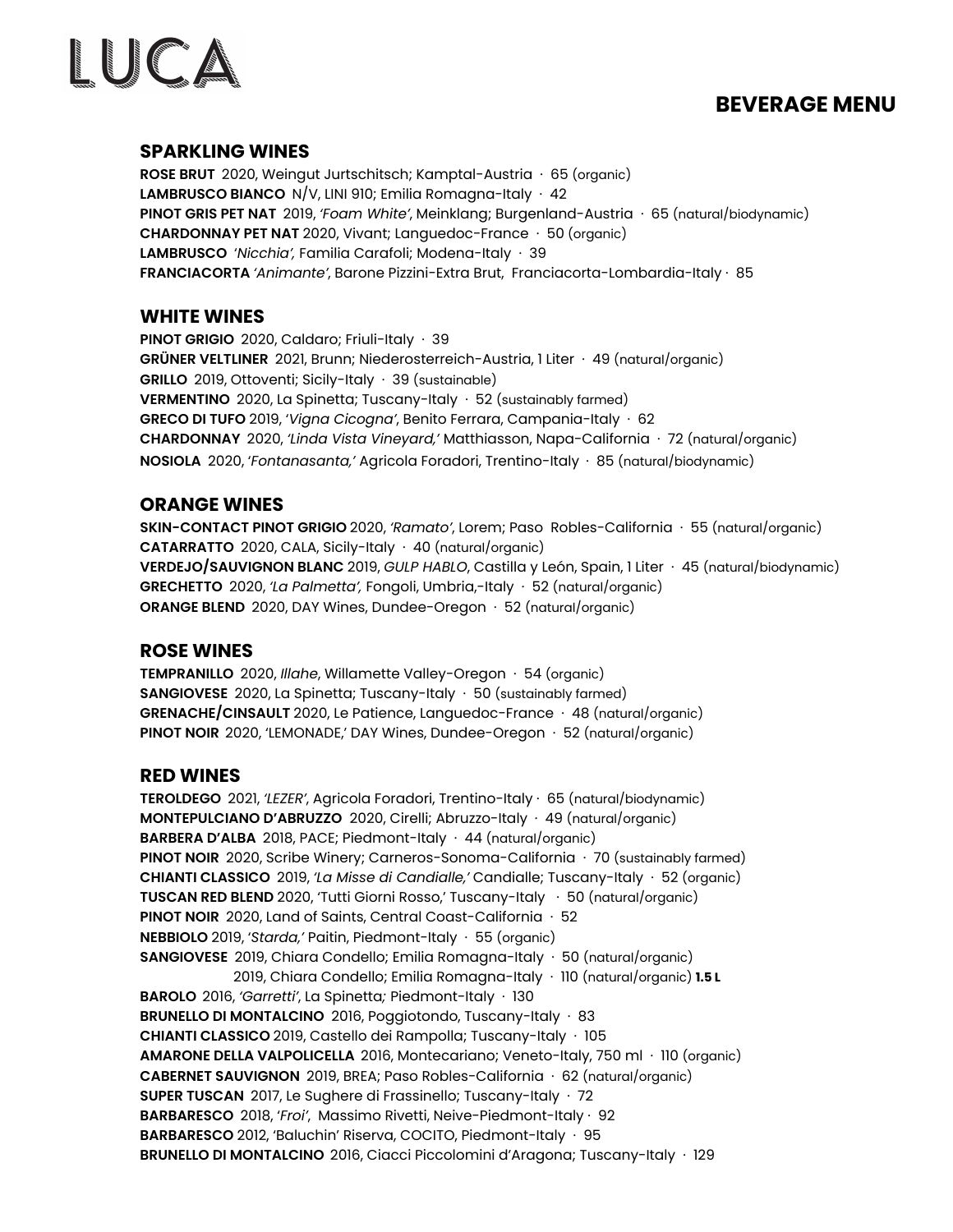



## **LIGHT AND FLORAL**

**AMARA ROSSA** Amara distillery, 30%, Sicily-IT · candied orange peel, almond, citrus blossom · 12 **VECCHIO AMARO del CAPO** Distillery Gruner 1965, 35%, Calabria-IT · citrus blossom, spice, licorice · 11 **GRAND POPPY** Greenbar Distillery, 20%, California-US · citrus, poppy flower, pink peppercorns, bay leaf · 11 **NEPETA** Nepeta 2018, 28%, Sicily-IT · wild mint, herbal tea, lemon balm · 11 **MAJORA** Nepeta 2018, 28%, Sicily-IT · aromatic orange blossom, herbaceous marjoram · 11 **MELETTI** Ascoli Piceno 1871, 32% Marche-IT · saffron, gentian, clove, honeyed orange blossom · 7 **MONTENEGRO** Montenegro 1885, 23%, Bologna-IT · orange caramel, vanilla, warm botanical spice · 12 **NONINO QUINTESSENTIA** Nonino Distillatori 1933, 35%, Friuli-IT · bitter orange, rhubarb, caramel, juniper · 15 **CARDAMARO** Canelli 1820, 17%, Piedmont-IT · caramelized orange peel, sweet herbs, botanicals · 9 **SETA** Amaro Seta, 30%, Lake Como- IT · vanilla, mulberry, rose petal, cardamom · 16

## **DARK, SWEET & RICH**

**AMARO GORINI** Faccia Brutto, 22% ABV, Brooklyn-NY · orange peel, botanical blossom, brown sugars · 15 **SIBONA** Antica Distilleria Domenico Sibona, 28%, Alba, Piedmont-IT · cherry cola, citrus peel, botanicals · 10 **AVERNA** Fratelli Averna 1859, 29%, Sicily-IT · cola, vanilla, subtle licorice, cocoa, orange · 11 **LUCANO** Amaro Lucano s.p. 1894, 28%, Basilicata-IT · gentian, honeyed sage, cola, baking spice · 13 **CAMATTI** Sangallo Distillery 1964 , 20%, Genoa-IT · quinine, menthol, gentian, and amaretto · 11 **ABANO** Luxardo 1952, 30%, Padua-IT · burnt sugar, tobacco box, black pepper, eucalyptus · 10 **VIGO** Philadelphia Distilling 2019, 32.5%, Philadelphia, PA · cola, molasses, dried fruit, baking spice · 9 **NARDINI** Muccia 1779, 29% Veneto-IT · peppercorn, citrus caramel, cocoa, spice · 15 **AMARO DELLA SACRA** Antica Torino, 35% ABV, Torino-IT · green cardamom, cinnamon, vanilla, allspice · 13 **ZUCCA RABARBARO** Ettore Zucca 1845, 30%, Milan-IT · tobacco, cardamom, resinous herbs · 12 **AMARO DI ANGOSTURA** 2014, 35%, West Indies · cinnamon, clove, caramel, cardamom, root beer · 10 **VARNELLI SIBILLA** Muccia 1868, 21%, Marche-IT · chestnut honey, sweet earth, botanical spice · 15

### **ALPINE & BOTANICAL**

**BRAULIO** Gruppo Campari 1875, 21%, Lombardy-IT · chamomile, pine, spearmint, honey, spice · 12 **ALPE** Distilleria Alpe, 38% ABV, Val de Aosta-IT · baking spices, saffron, alpine mint, sweet tea · 12 **DENTE DI LEONE** Saint Marcel, 32.6% Valle d'Aosta-IT · complex alpine herbs, citrus peel, dandelion root · 13 **AMARO NOVEIS** Distillerie Francoli, 24%, Piedmont-IT · spiced molasses, herbs, buckwheat honey · 10 **LAZZARONI** Lazzaroni E Figli 1851, 25%, Lombardy-IT · alpine herbs, burnt sugar, peppermint · 11 **ALTA VERDE** Cappelletti 1909, 24%, Trento-IT · alpine herbs, lemon peel, floral chamomile tea · 9

### **HERBAL, EARTHY & SMOKEY**

**AMARO PASUBIO** Cappelletti 1909, 18%, Trento-IT · aged wine, fermented blackberry, tobacco, herbs · 9 **MARSEILLE** Forthave 36%, Brooklyn-NY · clove, eucalyptus, raw-honey, vanilla, anise, chamomile · 15 **CYNAR** Gruppo Campari 1952, 16.5% Milan-IT · savory dried herbs, thistle, black tea, buckwheat honey · 8 **CYNAR 70** Gruppo Campari 1952, 35%, Milan-IT · tart cocoa, bitter botanicals, sweet spice · 12 **SFUMATO** Cappelletti 1909, 20%, Trento-IT · resinous herbs, mountain berries, smoky tobacco, rhubarb · 9 **ULRICH** Marlo Distillery, 32%, Alba-IT · anise, cumin, wood smoke · 12 **FERNET PIANTA** Faccia Brutto Spirits, 35% ABV, Brooklyn-NY · peppermint, aloe, black licorice, sorghum · 14 **FERNET BRANCA** Branca 1845, 39%, Milan-IT · tobacco, menthol, molasses, eucalyptus · 9 **BRANCA MENTA** Branca 1963, 30%, Milan-IT · syrupy cola, spearmint, aloe, chamomile · 9 **RAMAZOTTI** Canelli 1815, 30% Piedmont-IT · sassafras, bitter orange peel, woody herbs, spice · 8 **ELISIR** Cappelletti 1909, 16%, Trento-IT · tart madeira, juicy, dandelion, pine, earth · 11 **S. MARIA AL MONTE** Distilleria Durbino 1892, 40%, Genoa-IT · botanicals, ginseng, burnt orange, saffron · 15

**AMARO FLIGHTS** house-curated amaro flights, three one-ounce pours · 18 **GENTLE INTRODUCTION** *entry-level selections* Cardamaro · Montenegro · Camatti **IF THE BOOT FITS** *southern-Italian selections* Amara Rossa · Lucano · Averna **APRES SKI alpine-inspired** *selections* Braulio · Noveis · Dente De Leone **NOT MY FIRST RODEO intermediate** *selections* Ulrich · Amaro Sibilla · S. Maria al Monte **AMERI-CAN** *domestically produced selections* Forthave 'Marseille' · Amaro Gorini · Vigo Amaro